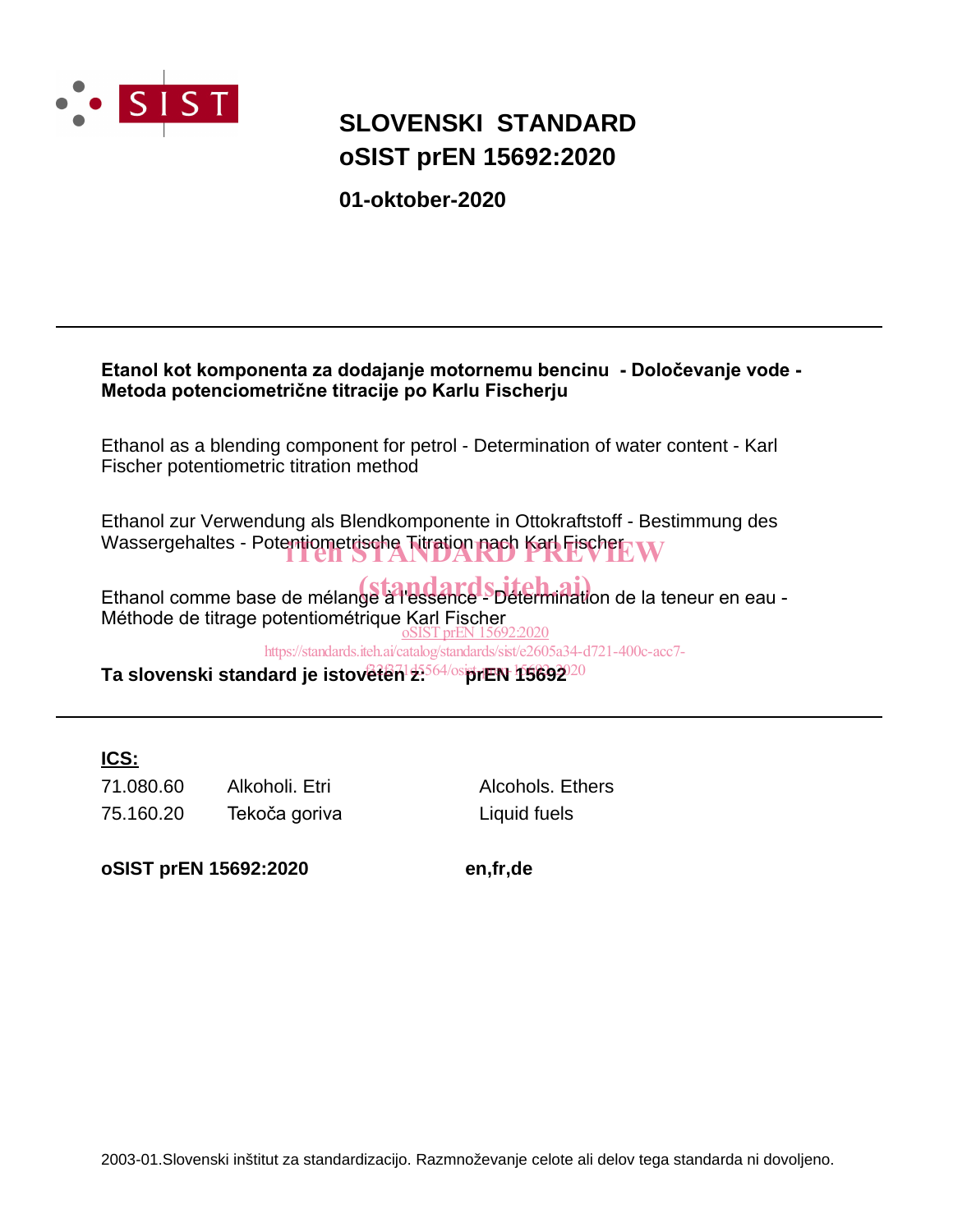**oSIST prEN 15692:2020**

# iTeh STANDARD PREVIEW (standards.iteh.ai)

oSIST prEN 15692:2020 https://standards.iteh.ai/catalog/standards/sist/e2605a34-d721-400c-acc7 f32f371d5564/osist-pren-15692-2020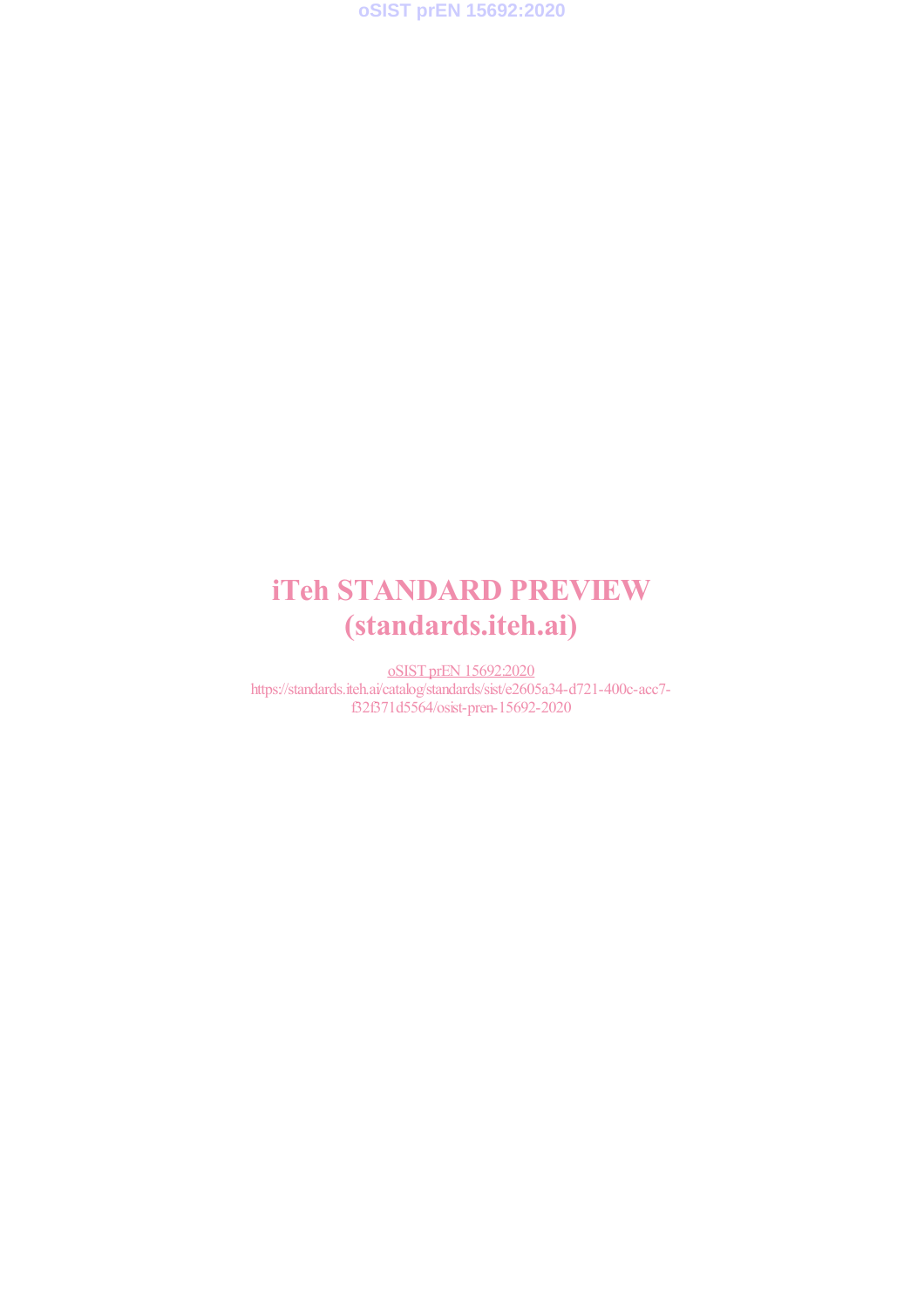

# EUROPEAN STANDARD NORME EUROPÉENNE EUROPÄISCHE NORM

# **DRAFT prEN 15692**

October 2020

ICS 75.160.20 Will supersede EN 15692:2009

English Version

# Ethanol as a blending component for petrol - Determination of water content - Karl Fischer potentiometric titration method

Ethanol comme base de mélange à l'essence - Détermination de la teneur en eau - Méthode de titrage potentiométrique Karl Fischer

 Ethanol zur Verwendung als Blendkomponente in Ottokraftstoff - Bestimmung des Wassergehaltes - Potentiometrische Titration nach Karl Fischer

This draft European Standard is submitted to CEN members for enquiry. It has been drawn up by the Technical Committee CEN/TC 19.

If this draft becomes a European Standard, CEN members are bound to comply with the CEN/CENELEC Internal Regulations which stipulate the conditions for giving this European Standard the status of a national standard without any alteration.

This draft European Standard was established by CEN in three official versions (English, French, German). A version in any other This draft European Standard was established by CEN in three official versions (English, French, German). A version in any other<br>language made by translation under the responsibility of a CEN member into its own language a Management Centre has the same status as the official versions.

o SIST prEN 15692:2020.<br>CEN members are the national standards bodies of Austria, Belgium, Bulgaria, Croatia, Cyprus, Czech Republic, Denmark, Estonia, elly includers are the initional standards boutes of ridstrip, beigning burgary, or and, by price, electric public, beliniary, Estoi<br>Finland, France, Germany, Greece, Hungary, Iceland, Ireland, Italy, Latvia, Lithuania, Lu Poland, Portugal, Republic of North Macedonia, Romania, Serbia, Slovakia, Silovenia, Spain, Sweden, Switzerland, Turkey and United Kingdom.

Recipients of this draft are invited to submit, with their comments, notification of any relevant patent rights of which they are aware and to provide supporting documentation.

**Warning** : This document is not a European Standard. It is distributed for review and comments. It is subject to change without notice and shall not be referred to as a European Standard.



EUROPEAN COMMITTEE FOR STANDARDIZATION COMITÉ EUROPÉEN DE NORMALISATION EUROPÄISCHES KOMITEE FÜR NORMUNG

**CEN-CENELEC Management Centre: Rue de la Science 23, B-1040 Brussels**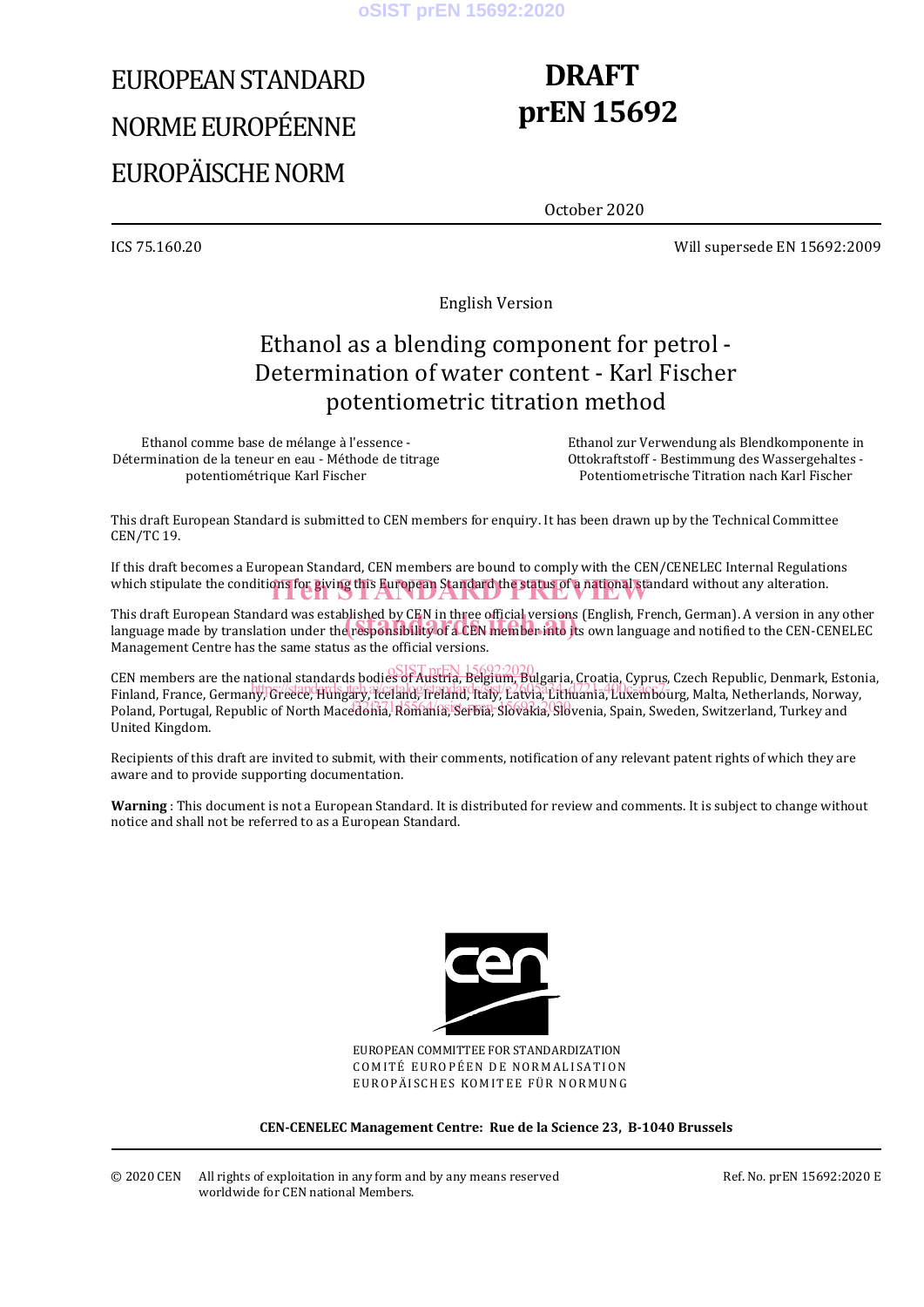# oSIST prEN 15692:2020

# prEN 15692:2020 (E)

# **Contents**

| 1                          | $\textbf{Scope} \textit{} \textit{} \textit{} \textit{} \textit{} \textit{} \textit{} \textit{} \textit{} \textit{} \textit{} \textit{} \textit{} \textit{} \textit{} \textit{} \textit{} \textit{} \textit{} \textit{} \textit{} \textit{} \textit{} \textit{} \textit{} \textit{} \textit{} \textit{} \textit{} \textit{} \textit{} \textit{} \textit{} \textit{} \textit{} \textit{$ |  |
|----------------------------|-----------------------------------------------------------------------------------------------------------------------------------------------------------------------------------------------------------------------------------------------------------------------------------------------------------------------------------------------------------------------------------------|--|
| $\mathbf{2}$               |                                                                                                                                                                                                                                                                                                                                                                                         |  |
| 3                          |                                                                                                                                                                                                                                                                                                                                                                                         |  |
| $\boldsymbol{4}$           |                                                                                                                                                                                                                                                                                                                                                                                         |  |
| 5                          |                                                                                                                                                                                                                                                                                                                                                                                         |  |
| 6                          |                                                                                                                                                                                                                                                                                                                                                                                         |  |
| 7                          |                                                                                                                                                                                                                                                                                                                                                                                         |  |
| 8<br>8.1<br>8.2            |                                                                                                                                                                                                                                                                                                                                                                                         |  |
| 9                          |                                                                                                                                                                                                                                                                                                                                                                                         |  |
| 10                         | Expression of results Teh STANDARD PREVIEW                                                                                                                                                                                                                                                                                                                                              |  |
| 11<br>11.1<br>11.2<br>11.3 |                                                                                                                                                                                                                                                                                                                                                                                         |  |
| 12                         |                                                                                                                                                                                                                                                                                                                                                                                         |  |
|                            |                                                                                                                                                                                                                                                                                                                                                                                         |  |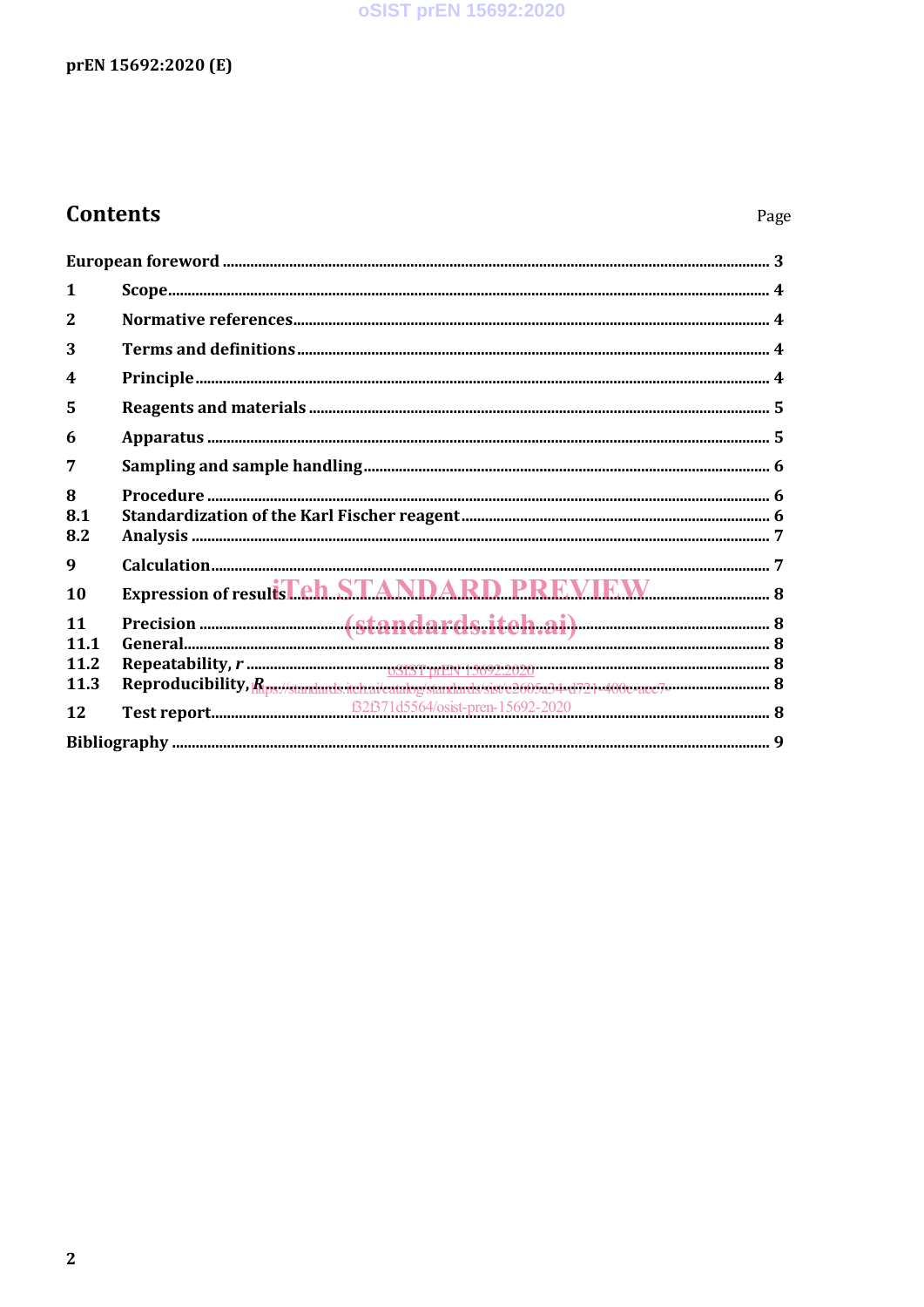# **European foreword**

This document (prEN 15692:2020) has been prepared by Technical Committee CEN/TC 19 "Gaseous and liquid fuels, lubricants and related products of petroleum, synthetic and biological origin", the secretariat of which is held by NEN.

This document is currently submitted to the CEN Enquiry.

This document will supersede EN 15692:2009.

In comparison with the previous edition, the following technical modifications have been made:

- The original document was prepared by CEN/TC 19's Ethanol Task Force under its Working Group 21 and is based on ISO 760 [1]. It is developed as an alternative to EN 15489 [2], delivering a method more widely used in the alcohol and beverage industry environment.
- The test method has been revised in terms of its precision and scope. A second interlaboratory study (ILS) in 2010 [5] confirmed the application to automotive ethanol (E85) fuel. Use of the method over time, especially in proficiency testing programmes, gave questions around whether the precision in the original document. When CEN/TC 19/WG 36 was requested to study the ILS reports, the recalculated precision results did not reflect the published precision.
- The newly calculated precision is lower than the one published and the statistics allow introducing a The newly calculated precision is lower than the one published and the statistics allow introducing a<br>constant reproducibility for the determination of water content in ethanol. The test method lower limit could remain at 0,05 % (whereas the lowest sample mean was 0,02 %). So the scope range has limit the precision calculations have not been changed, but the precision calculations have.

oSIST prEN 15692:2020 https://standards.iteh.ai/catalog/standards/sist/e2605a34-d721-400c-acc7 f32f371d5564/osist-pren-15692-2020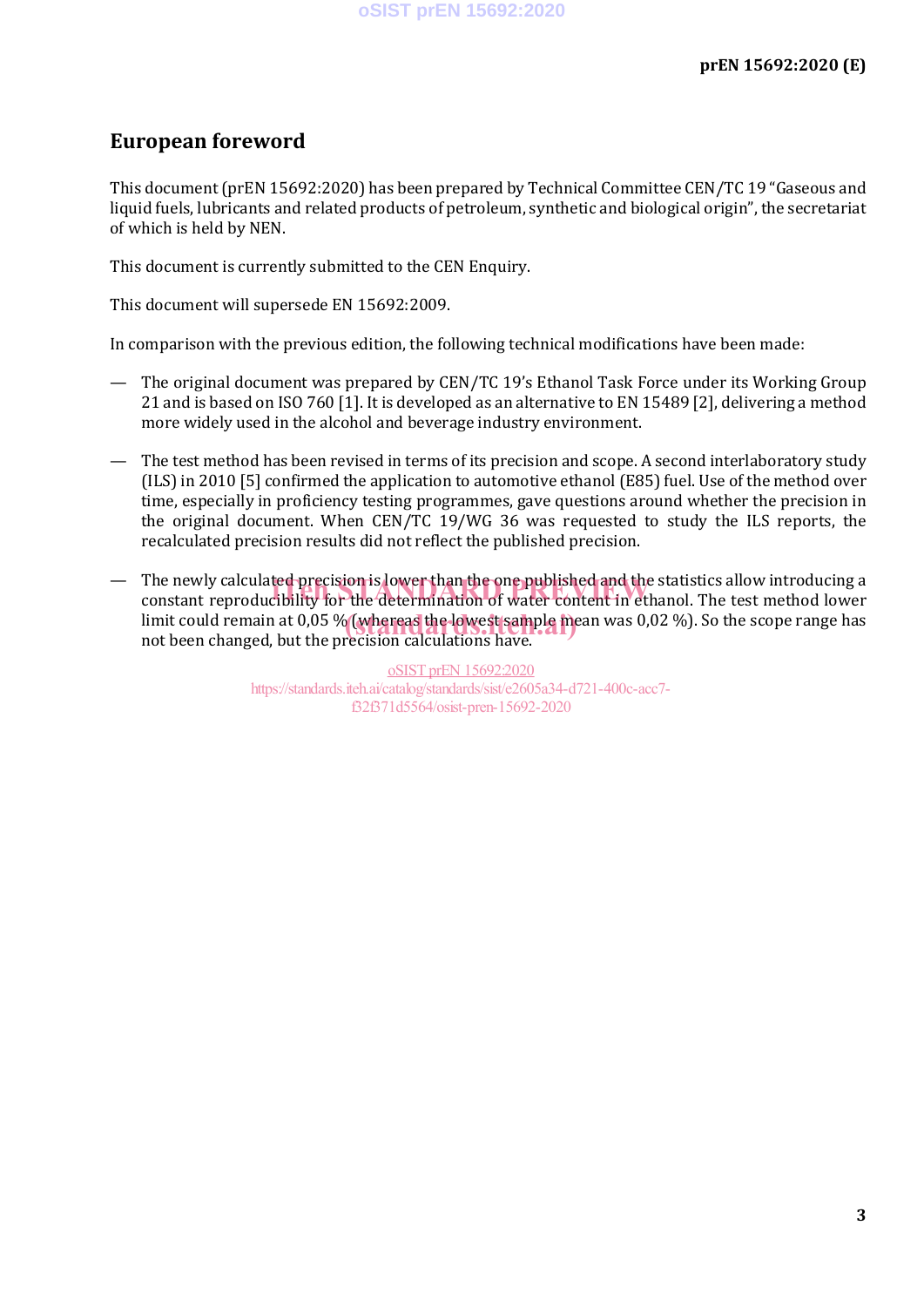# **1 Scope**

This document specifies a method for the direct determination of water in ethanol to be used as a blending component for petrol, as well as in automotive ethanol (E85) fuel.

This method is applicable in the range 0,05 % (*m/m*) to 0,54 % (*m/m*).

NOTE For the purposes of this document, the term "%  $(m/m)$ " is used to represent the mass fraction.

WARNING — Use of this document might involve hazardous materials, operations and equipment. This document does not purport to address all of the safety problems associated with its use. It is the responsibility of the user of this document to establish appropriate safety and health practices and determine the applicability of regulatory limitations prior to use.

# **2 Normative references**

The following documents are referred to in the text in such a way that some or all of their content constitutes requirements of this document. For dated references, only the edition cited applies. For undated references, the latest edition of the referenced document (including any amendments) applies.

EN ISO 3170, *Petroleum liquids - Manual sampling (ISO 3170)*

EN ISO 3696, *Water for analytical laboratory use - Specification and test methods (ISO 3696)*

# **3 Terms and definitions the STANDARD PREVIEW**

For the purposes of this document, the <mark>following term and definition a</mark>pply.

ISO and IEC maintain terminological databases for use in standardization at the following addresses: oSIST prEN 15692:2020

- IEC Electropedia: available at http://www.electropedia.org/<br>https://www.electropedia.org/ h**able at http://www.elecu.opedia.org/**<br>https://stan<del>dards.iteh.aveatalog/standards/sist/e260</del>5a34-d721-400c-acc7-
- ISO Online browsing platform: available at <u>https://www.iso.org/obp</u> f32f371d5564/osist-pren-15692-2020

#### **3.1**

#### **water content**

content of water determined by potentiometric Karl Fischer procedure as given in this document

## **4 Principle**

A weighed test portion is injected into the titration vessel of a potentiometric Karl Fischer apparatus. The water present is titrated to a potentiometric end point using Karl Fischer reagent. Iodine  $(I_2)$ , with presence of anhydride sulfur  $(SO_2)$ , of methanol  $(CH_3OH)$  and of an appropriate nitrogen base (RN), is introduced for the Karl Fischer reaction. Based on the stoichiometry of the reaction, one mole of iodine reacts with one mole of water.

The reaction can be expressed as follows:

 $CH_3OH + SO_2 + RN \rightarrow [RNH]SO_3CH_3$ 

 $H_2O + I_2 + [RNH]SO_3CH_3 + 2RN \rightarrow [RNH]SO_4CH_3 + 2[RNH]I$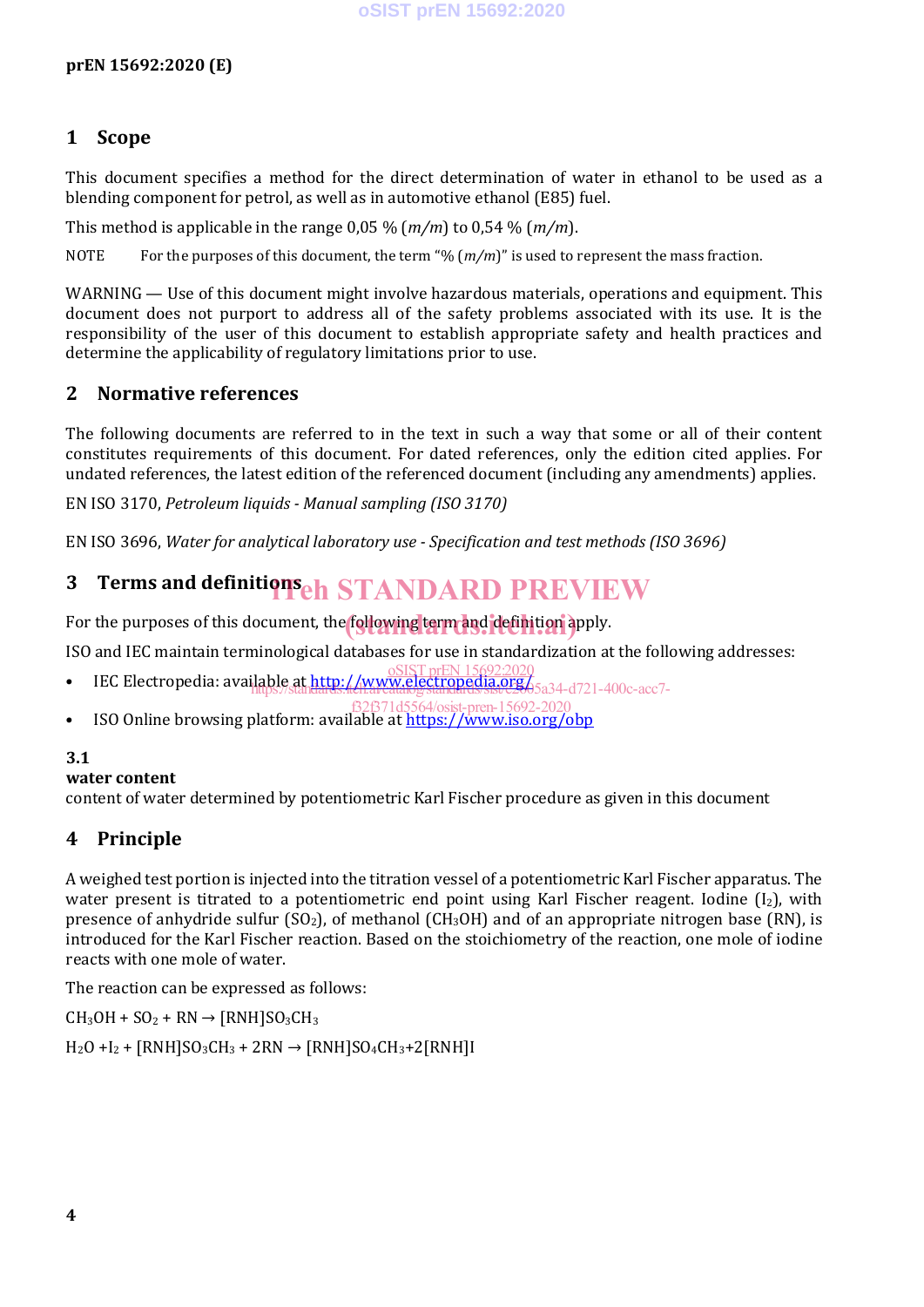# **5 Reagents and materials**

Use only chemicals and reagents of recognized analytical grade.

**5.1 Karl Fischer reagent**, pyridine-free Karl Fischer reagent, containing iodine, sulfur dioxide and an odourless amine and with a nominal water equivalent content of either 2 mg or 5 mg water per ml equivalent.

The Karl Fisher reagent shall be standardized daily before use (see 8.1).

**5.2 Titration solvent methanol,** anhydrous methanol with a water content of less than 0,05 % (*m/m*).

**5.3 Water**, complying with grade 3 of EN ISO 3696.

## **6 Apparatus**

**6.1 Karl Fischer titrator**, using a potentiometric end-point.

NOTE Karl Fischer titrators are commercially available and some of them automatically stop the titration at the end-point. Instructions for operation of these devices are provided by the manufacturer and are not described here. The method described in this document is using a titrator with a 5 ml burette.

#### **6.2 Electrode platinum/platinum**

#### **6.3 Syringes** iTeh STANDARD PREVIEW

NOTE Needles with bores between 0,5 mm and 0,8 mm have been found suitable, such as syringe of single use<br>with Luer connection, 5 mLor 10 mL canacity with Luer connection, 5 ml or 10 ml capacity.

**6.3.1 Syringe**, of approximately 10, GSIST pFN 15692:2020.<br>**6.3.1 Syringe**, of approximately 10, if capacity, fitted with a needle of sufficient length to enable the tip to reach under the surface of the liquid in the titration vessel when inserted through the inlet-port septum. https://standards.iteh.ai/catalog/standards/sist/e2605a34-d721-400c-acc7 f32f371d5564/osist-pren-15692-2020

**6.3.2 Syringe**, of approximately 10 ml capacity, fitted with a needle of sufficient length to enable the tip to reach under the surface of the liquid in the titration vessel when inserted through the inlet-port septum.

**6.4 Analytical balance**, capable of weighing with an accuracy of 0,1 mg.

**6.5 Automatic burette**, of 5 ml or 10 ml capacity, protected from humidity by the use of a molecular sieve (6.6) at the top.

Although it is recommended that an automatic burette connected to a reservoir containing the Karl Fischer reagent is used, a burette, of approximately 5 ml capacity, fitted with a guard tube filled with molecular sieve (6.6) to prevent the ingress of moisture, may also be used.

**6.6 Molecular sieve**, granulometry proximally 1,6 mm to 2,5 mm, pore size close to 1 nm.

If required to be dried it shall be placed in an oven at proximally 140  $\degree$ C for about 8 hours, then cooled in a desiccator to room temperature.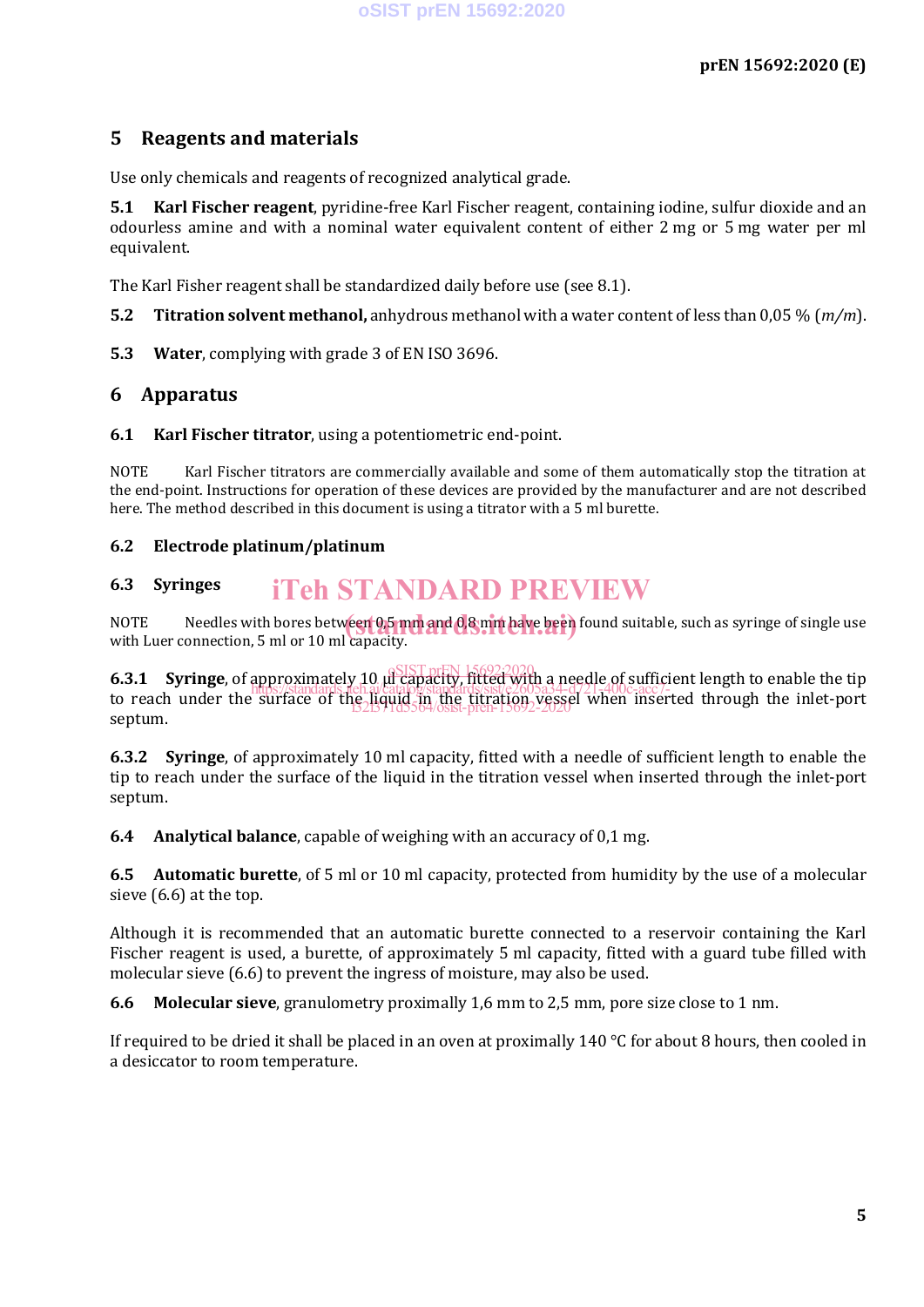# **7 Sampling and sample handling**

**7.1** Samples shall be taken as described in EN ISO 3170.

**7.2** Take care to minimize the uptake of atmospheric moisture during sampling and sample handling.

**7.3** Samples shall be shaken before used.

**7.4** Samples shall be stored capped at room temperature in a dry place to avoid modification of water content.

NOTE The use of a glass bottle that can be sealed with a septum has been found suitable for sampling and sample handling. In such a case, a test portion of the sample can be taken through the septum with a syringe fitted with a needle.

## **8 Procedure**

## **8.1 Standardization of the Karl Fischer reagent**

**8.1.1** Add sufficient of the titration solvent (5.2) to the clean, dry titration vessel (6.1) to cover the electrodes. Seal all openings to the vessel, start the magnetic stirrer and adjust for smooth stirring action. Turn on the indication circuit and add KF reagent (5.1) from the burette until the end point is reached.

Swirl the titration vessel to dry inside walls. Add more KF reagent if needed until a steady end point is reached and maintained for at least 15 s reached and maintained for at least 15 s.

Repeat these swirling and titration steps until the vessels walls are dry.

**8.1.2** Fill a 10 µl syringe (6.3.1) with pure water, taking care to eliminate air bubbles. Wipe the needle with a tissue to remove any residual water from its surface. Using the balance (6,4) weigh the syringe and<br>. the water and record the mass in mg (*W*). B71d5564/osist-pren-15692-2020

**8.1.3** Insert the needle of the syringe into the titration vessel via the inlet port septum. Ensure that the tip of the needle is below the surface of the titration solvent. Add the contents of the syringe to the titration solvent in the vessel which has been adjusted to its end point. Titrate the water with KF reagent until a steady end point is reached and maintained at least 15 s.

After adding water, do not shake the vessel.

**8.1.4** Record, to the nearest 0,01 ml, the volume of titrant needed to reach the end point (*T*).

Reweigh the empty syringe and record the mass in mg.

**8.1.5** To check the conformance of the KF reagent, calculate the water equivalence of KF reagent, use the following equation:

$$
F = W / T \tag{1}
$$

where

- *F* is the water equivalence of the KF reagent, expressed in mg/ml;
- *W* is the mass of water added in mg (see 8.1.2);
- *T* is the volume of titrant needed to reach the end point, expressed in ml (see 8.1.4).
- **8.1.6** Repeat the procedure specified in 8.1.1 to 8.1.5 to give a duplicate value.